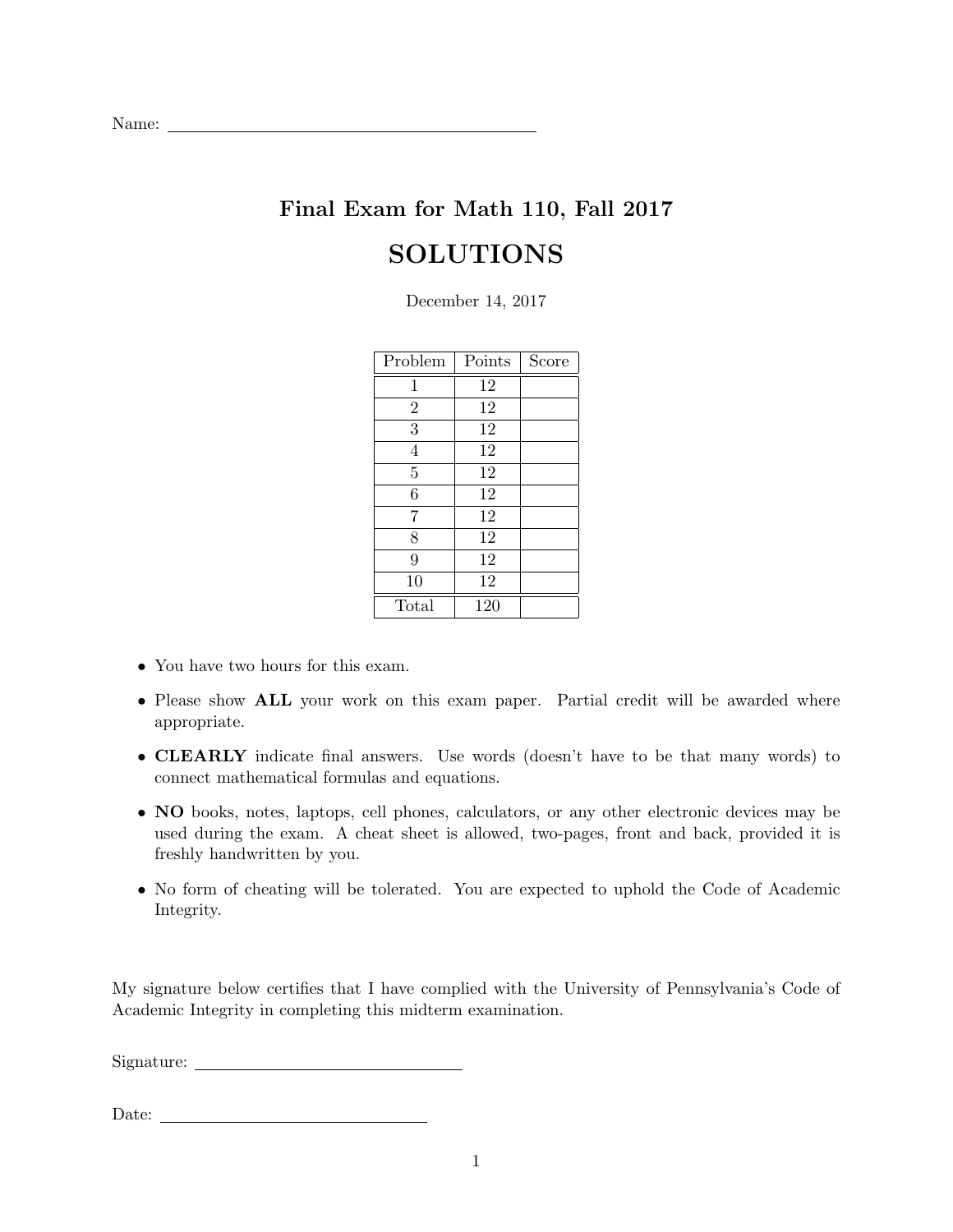1. Sketch a graph of  $y = e^x/(1+x)$ . You do not need to include many exact points but be sure to choose a good scale and to include features such as asymptotes, max/min and discontinuities.

Solution:



There is a vertical asymptote at  $x = -1$  and a horizontal asymptote at zero as  $x \to -\infty$ . There is a local minimum at  $(0, 1)$ .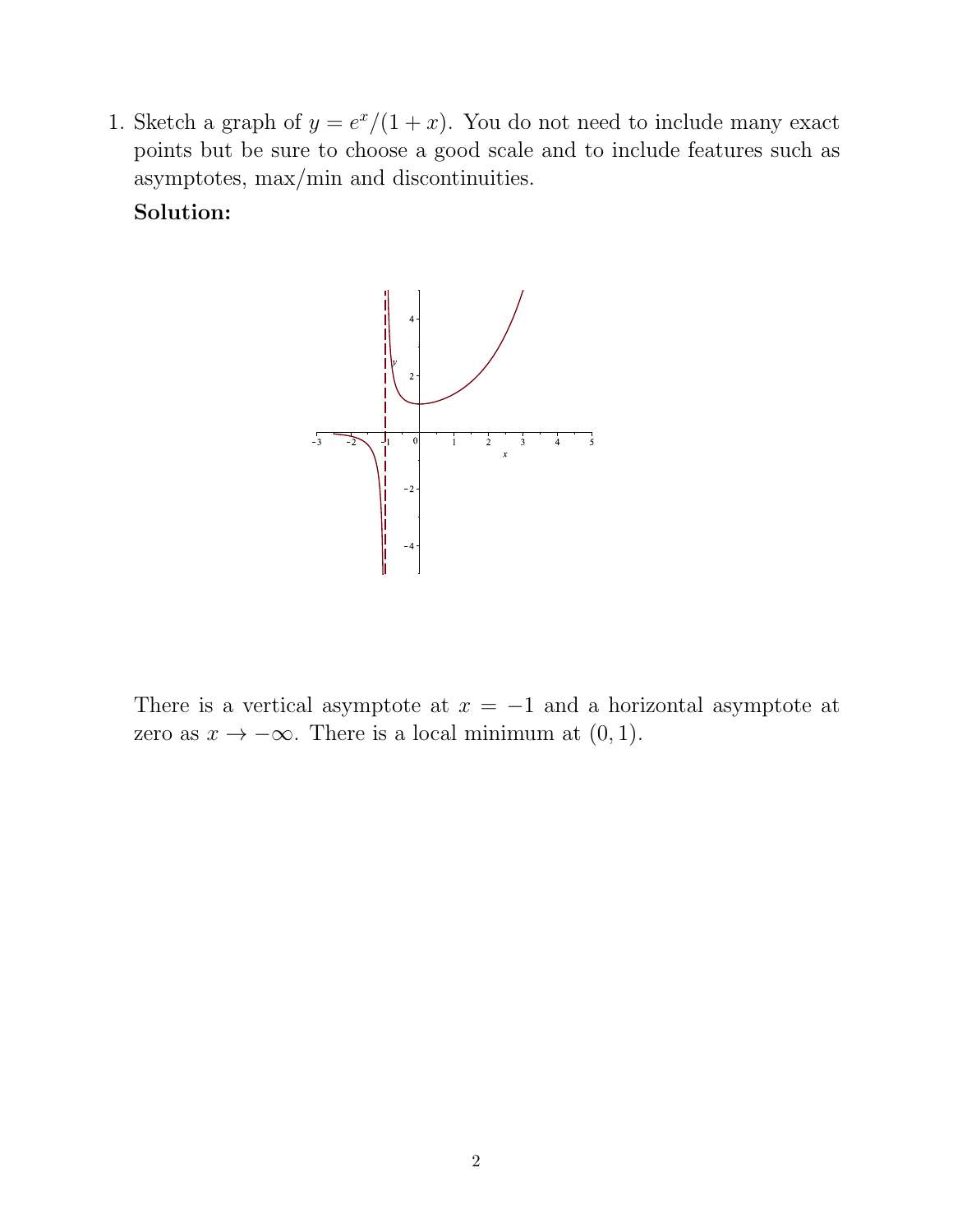2. (a) Estimate  $\sqrt{9.2}$  using the linearization of the function  $\sqrt{x}$  at  $x = 9$ .

**Solution:** Let  $f(x) = \sqrt{x}$ . Then  $f'(x) = 1/(2\sqrt{x})$ . We have  $f(9) = 3$ and  $f'(9) = 1/6$ , therefore the linearization is  $L(x) = 3 + (x - 9)/6$ . This means

$$
L(9.2) = 3 + \frac{0.2}{6} = 3\frac{1}{30} = 3.0333...
$$

(b) Use Taylor's theorem with remainder to give an upper bound on how much this estimate could be off by.

#### Solution:

The linearization  $L(x)$  above is the first degree Taylor polynomial at  $a = 9$ . Taylor's Theorem with remainder states that

$$
f(x) - P_1(x) = \frac{f''(c)}{2}(x - 9)^2
$$

for some c in the interval [9, 9.2]. The value of  $f''(x) = -1/(4x^{3/2})$ has its greatest magnitude on this interval at the left endpoint, with  $f''(9) = -1/108$ , and increases (decreasing in magnitude) as x increases. Therefore

$$
-\frac{1/108}{2}(0.2)^2 \le f(x) - P_1(x) \le 0
$$

which means the error is at most  $1/(108 \cdot 2 \cdot 25) = 1/5400 < 0.0002$ .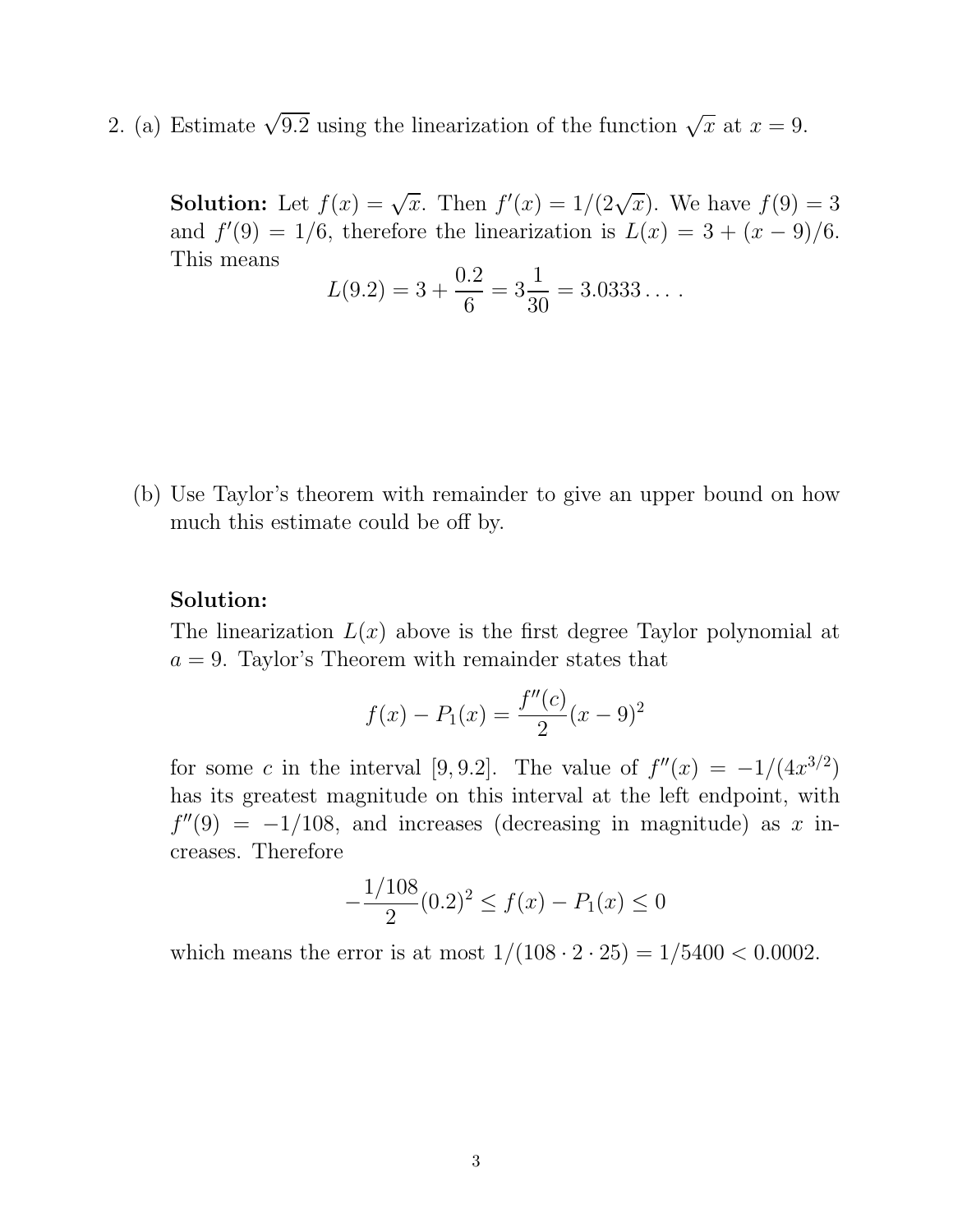- 3. "Dollar Bill" Stearn was convicted of tax evasion. As of January, 2017, he owed the U.S. Treasury a total of \$14 million in back taxes. The payment agreement requires him to pay back \$1.5 million each year on January 1, beginning in 2018. Federally mandated interest charges add 10% to his bill every December 31.
	- (a) How many millions of dollars does he owe on the morning of January 2 of each of these years?

### Solution:

| 2017 | 14 (just checking you understood the setup)                                           |
|------|---------------------------------------------------------------------------------------|
| 2018 | $14 \cdot 1.1 - 1.5 = 13.9$                                                           |
| 2019 | $(14 \cdot 1.1 - 1.5) \cdot 1.1 - 1.5 = 14 \cdot 1.1^2 - 1.5 \cdot 1.1 - 1.5 = 13.79$ |
|      | $2017 + n: 14 \cdot 1.1^n - 1.5 \sum_{k=0}^{n-1} 1.1^k$                               |

(b) In approximately what year will his last payment occur? The last payment may be less than the others.

**Solution:** This occurs in year  $2017+n$  where n is large enough to make  $14 \cdot 1.1^n$  approximately equal to  $1.5 \cdot \sum_{k=0}^{n-1} 1.1^k$ . Using the formula for finite geometric sums, we set

$$
1.4(1.1)^n = 1.5\left(\frac{1.1^n - 1}{1.1 - 1}\right) = 15(1.1)^n - 15.
$$

Therefore,  $15 = (1.1)^n$ , hence  $n = \log_{1.1} 15 = \log 15 / \log 1.1$ . Using base 10 logarthms we approximate  $\log 15 = \log 3 + \log 5 \approx 0.477 + 0.7 =$ 1.177. By linearization of the log function near 1, because the derivative of  $\log x$  at 1 is  $1/\ln(10) \approx 1/2.3$ , we see that  $\log 1.1 \approx (0.1)/2.3$ . Therefore,

$$
n \approx \frac{1.177 \times 2.3}{0.1} = 11.77 \times 2.3 \approx 27.
$$

Thus, Dollar Bill might be done paying in roughly the year 2044.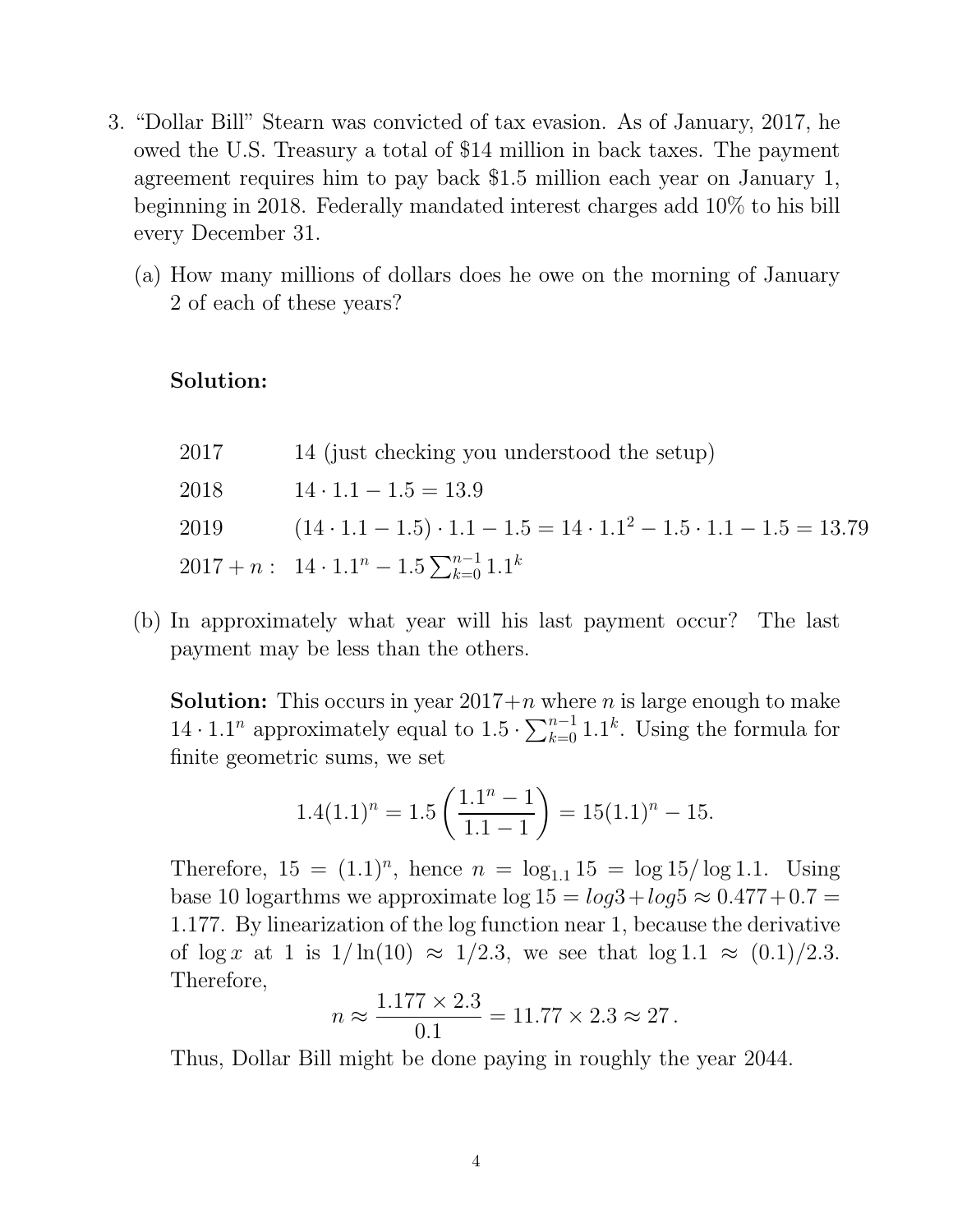- 4. Let  $f(x, y) = x/y$ .
	- (a) Compute  $\nabla f$ . Solution:

$$
\frac{\partial f}{\partial x} = \frac{1}{y} \text{ and } \frac{\partial f}{\partial y} = -\frac{x}{y^2}
$$
  
therefore,  $\nabla f = \frac{1}{y}\hat{\mathbf{i}} - \frac{x}{y^2}\hat{\mathbf{j}}.$ 

(b) Evaluate this at the point  $(2, 3)$ .

$$
\nabla f(2,3) = \frac{1}{3}\hat{\mathbf{i}} - \frac{2}{9}\hat{\mathbf{j}}
$$

- (c) Find a unit vector **u** parallel to the vector  $3\hat{\mathbf{i}} + 3\hat{\mathbf{j}}$ . Solution:  $|3\hat{i} + 3\hat{j}| = \sqrt{18} = 3\sqrt{2}$ , therefore  $u = (3\hat{i} + 3\hat{j})\frac{1}{3\sqrt{2}}$  $\frac{1}{3\sqrt{2}}$  =  $\frac{1}{\sqrt{2}}$  $\frac{1}{2} \hat{\mathbf{i}} + \frac{1}{\sqrt{2}}$  $\frac{1}{2}$ j.
- (d) What is the rate of change of f if you travel from the point  $(2, 3)$  in the direction u?  $\textbf{Solution: } \nabla f \cdot \mathbf{u} = \frac{1}{9\sqrt{3}}$  $\frac{1}{9\sqrt{2}}$ .
- (e) What is the direction of fastest increase of  $f$  at  $(2,3)$ ? Solution: This is the direction of the gradient. The length of the gradient is  $\sqrt{13}/9$ , and dividing by this gives the unit vector  $\frac{3}{\sqrt{13}}$  $\frac{3}{13}\hat{i} - \frac{2}{\sqrt{1}}$  $\frac{2}{13}$ j.
- (f) How fast does  $f$  increase if you travel in this direction? **Solution:** This is the length of the gradient vector, which is  $\sqrt{13}/9$ .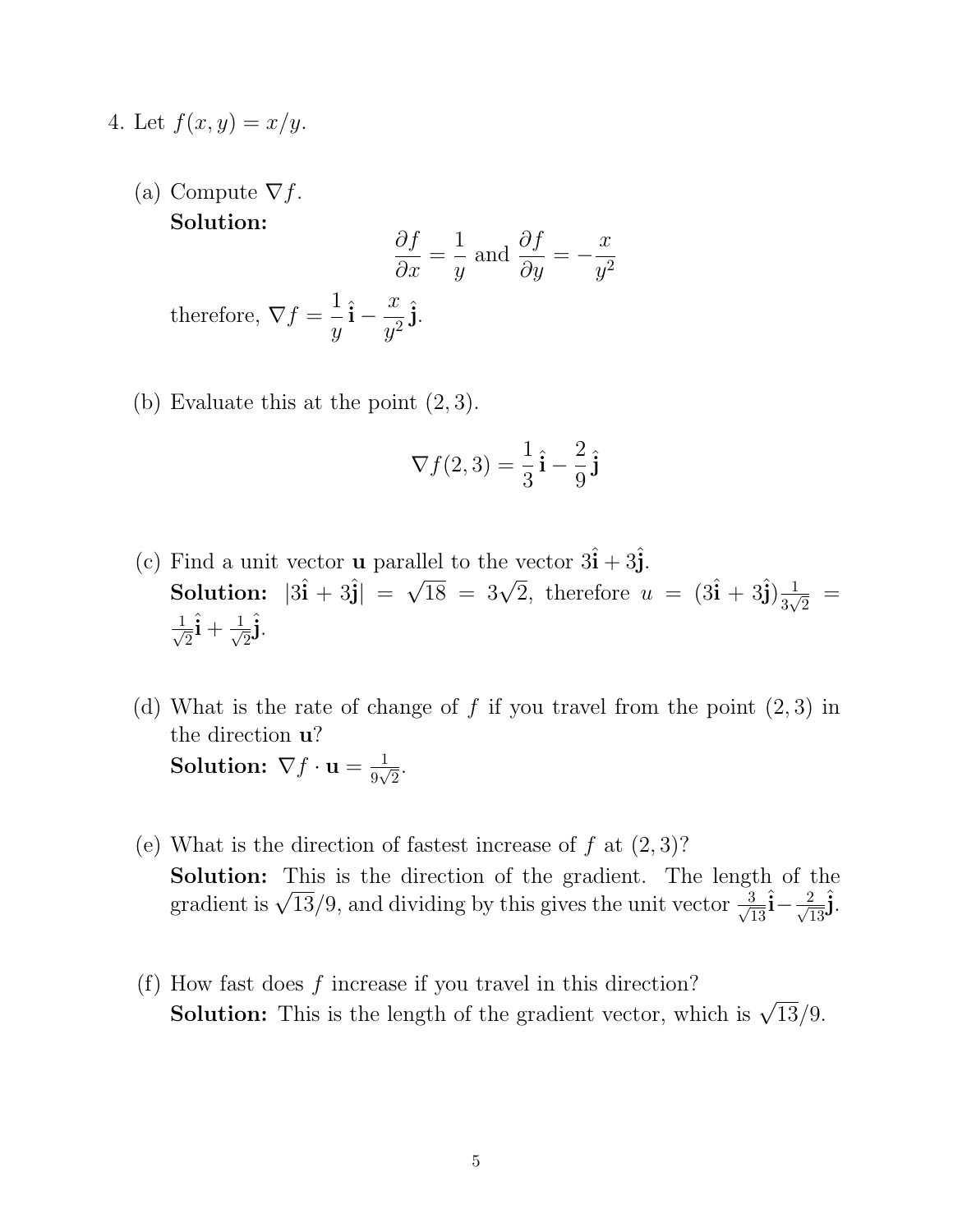- 5. An estuary contains 10 kg. of PCB (toxic waste) dispersed in a total of 3 MCF (million cubic feet) of mud. Influx of muddy water will add to the mud volume at the rate of 1 MCF / year. Superfund begins to clean up the site using an enzyme that breaks down (hence removes) the PCB at a rate proportional to the **concentration** in kg/MCF of PCB.
	- (a) Write an initial value problem for the amount  $P(t)$  of PCB present after t years. Be sure to state interpretations and units for any constants you introduce.

Solution: The concentration is the amount of PCB divided by the amount of mud, which is given after t years by  $P(t)/(3 + t)$ . Therefore,

$$
P'(t) = -k\frac{P(t)}{3+t}.
$$

where  $k$  is a proportionality constant. The units of the left side are PCB / time. The units of the right, other than  $k$ , are PCB/MCF, because 3+t is really 3 MCF + (t years) (1 MCF/year). Therefore k has units of MCF/year. The initial value is  $P(0) = 10$ .

(b) Solve this IVP to express  $P(t)$  as an explicit function of t. **Solution:** This is separable, written as  $\frac{P'}{P} = \frac{-k}{3+t}$ . Integrating,

$$
\ln |P(t)| = -k \ln |3 + t| + C.
$$

Both  $P$  and  $t$  are positive, so we can get rid of the absolute value signs and exponentiate, yielding  $P(t) = C(3 + t)^{-k}$ . The initial value gives us  $10 = P(0) = C \cdot 3^{-k}$  therefore  $C = 10 \cdot 3^{k}$  and the particular solution is

$$
P(t) = 10 \left(\frac{3}{3+t}\right)^k.
$$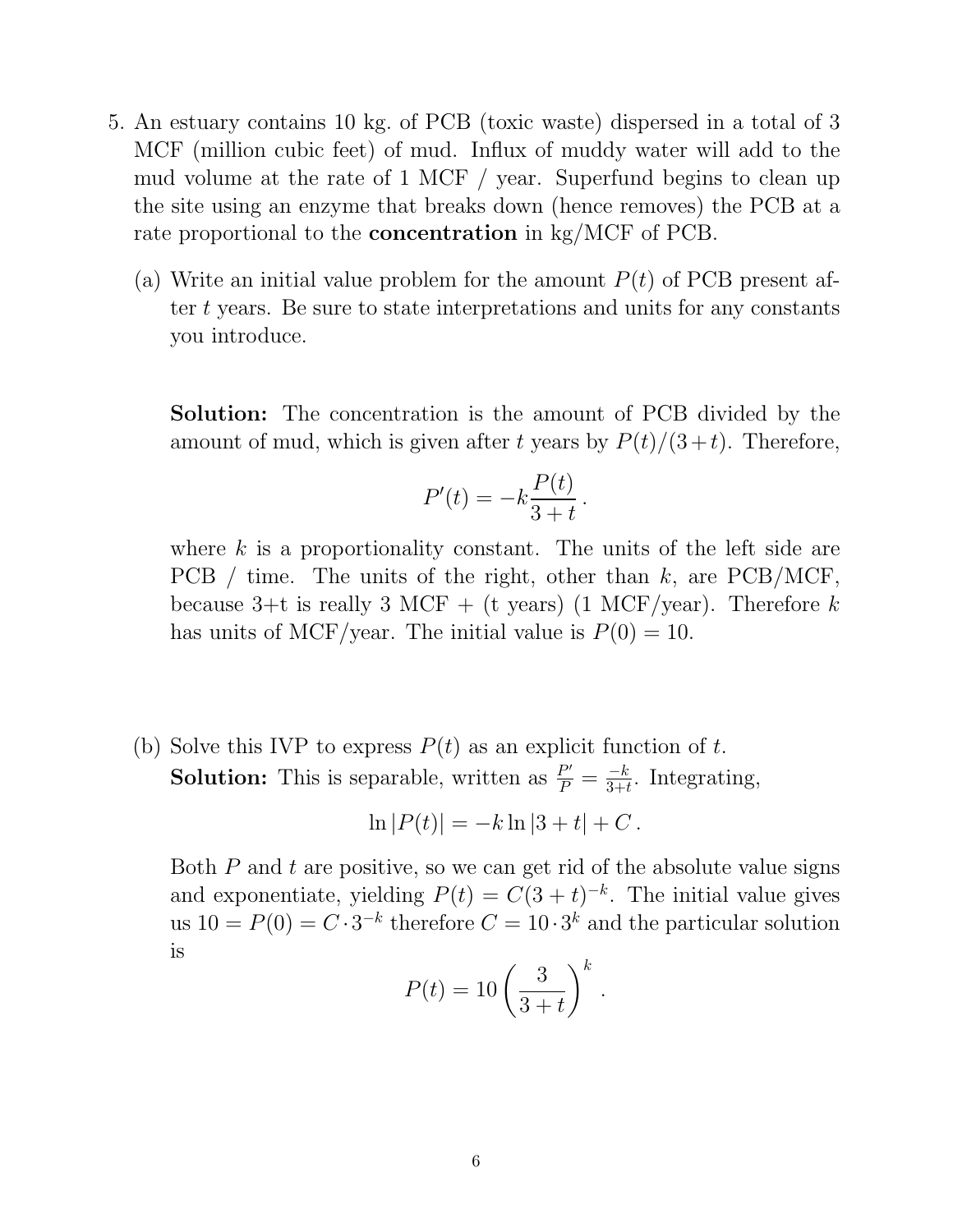6. (a) Write the improper integral  $\int_0^1 x^2 \ln(x) dx$  as a limit of ordinary integrals.

Solution:

$$
\int_0^1 x^2 \ln(x) \, dx = \lim_{b \to 0^+} \int_b^1 x^2 \ln(x) \, dx \, .
$$

(b) Evaluate the ordinary integrals. Solution: Integrating by parts,

$$
\int_b^1 x^2 \ln(x) dx = \frac{1}{3} x^3 \ln x \Big|_b^1 - \int_b^1 \frac{1}{3} x^2
$$
  
=  $-\frac{1}{3} b^3 \ln b + \frac{1}{9} (1 - b^3).$ 

(c) Evaluate the limit, justifying as necessary.

**Solution:** Using L'Hôpital's rule on  $\frac{\ln b}{b}$  $\frac{1}{b^{-3}}$  or else using the fact that  $|\ln b| \ll b^{-3}$  as  $b \to 0^+$ , we see that the first of the two terms has a limit of 0 at 0. Therefore the limit evaluates to 1/9.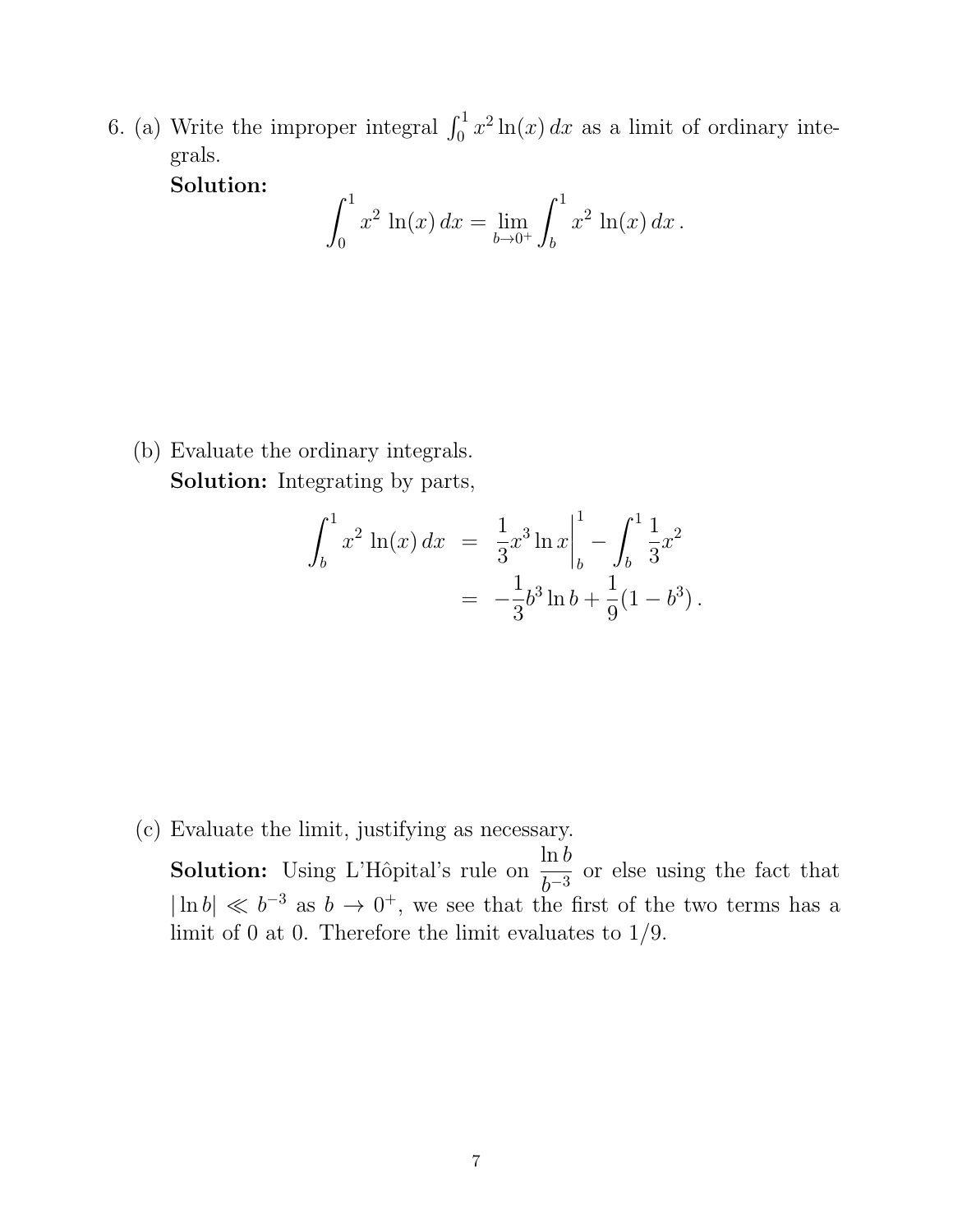7. (a) Solve the equation  $\frac{dy}{dx}$  $\frac{1}{dx}$  – 1  $\hat{x}$  $y = e^{-x}$  with initial value  $y(1) = 3$ . It is OK if part of the answer must be left as an integral; be precise about the limits of integration.

**Solution:** This is in the form  $y' + P(x)y = Q(x)$  with  $P(x) = -1/x$ and  $Q(x) = e^{-x}$ . Letting  $v(x) = e^{\int P(x) dx}$  be the integrating factor, we compute the anitderivative of  $P(x)$  as  $-\ln |x|$ , hence  $v(x) = 1/|x|$ . We are concerned with values of y for  $x \geq 1$ , hence  $x > 0$  and we can get rid of the absolute value signs:  $v(x) = 1/x$ . Multiplying through by the integrating factor gives

$$
\frac{1}{x}y' - \frac{1}{x^2}y = \frac{e^{-x}}{x}
$$

and integrating gives

$$
\frac{1}{x}y = \int \frac{e^{-x}}{x} dx.
$$

rewriting as a definite integral with  $x$  as an upper limit and a different bound variable gives

$$
y = x \left( \int_1^x \frac{e^{-t}}{t} dt + C \right)
$$

and using the initial value gives  $3 = y(1) = 1 \cdot (0 + C)$  therefore  $C = 3$ and the solution is

$$
y(x) = 3x + x \int_1^x \frac{e^{-t}}{t} dt.
$$

(b) Estimate the value  $y(3)$  by using a Riemann sum with two rectangles to estimate the integral.

**Solution:**  $y(3) = 9+3 \int_1^3 (e^{-t}/t) dt$ . Breaking the interval [1, 3] into two parts and using a left Riemann sum gives the approximation  $e^{-1}/1 +$  $e^{-2}/2$  for the integral. A right Riemann sum, midpoint Riemann sum or trapezoidal approximation would also work, perhaps even more accurately. The result is  $9+3e^{-1} + (3/2)e^{-2} \approx 9+1.1+0.2 = 10.3$ . Note: the left Riemann sum is a significant overestimate.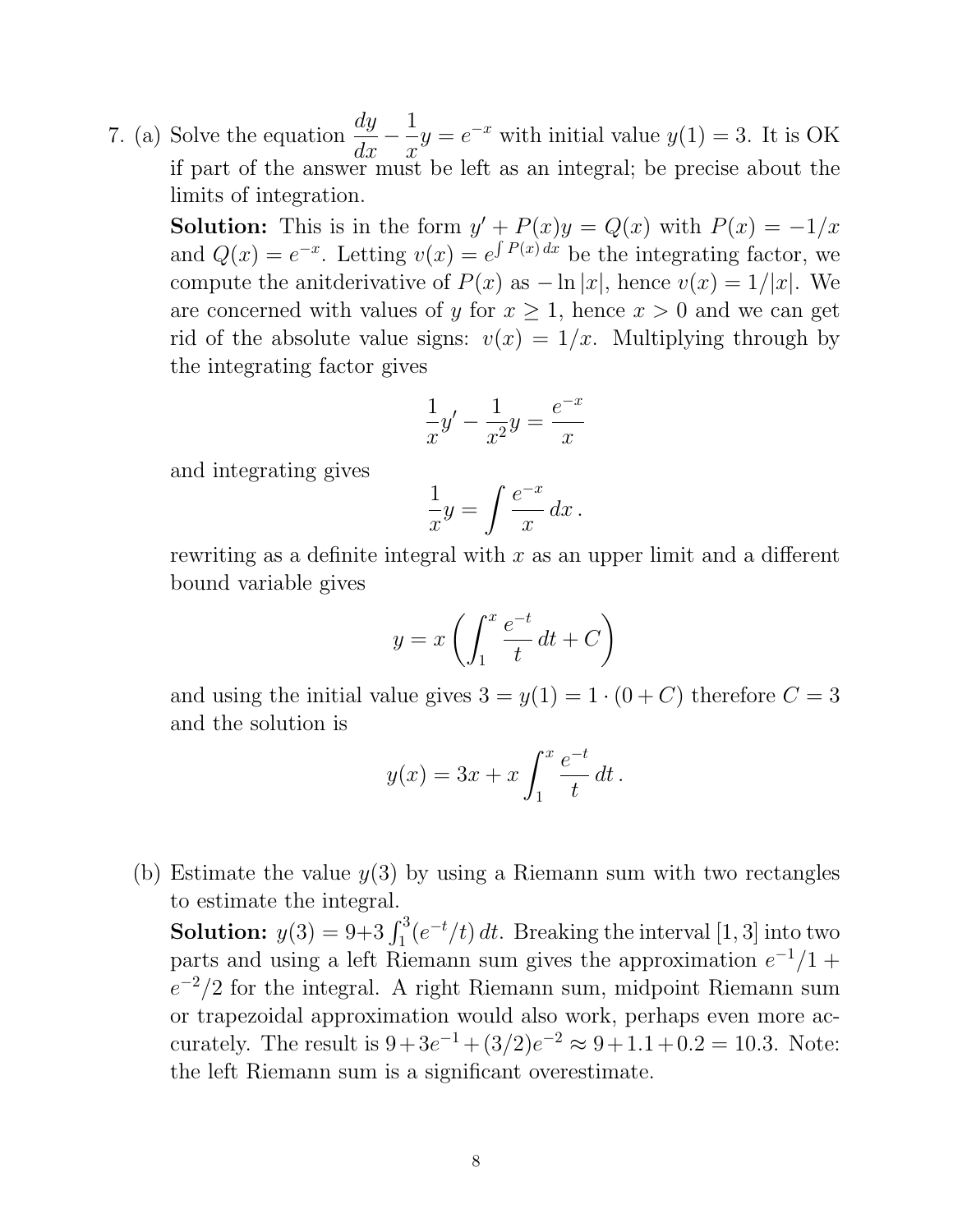8. Suppose f is a function of x and y, and that you know

$$
\frac{\partial f}{\partial x}(-1,2) = 2;
$$
  

$$
\frac{\partial f}{\partial y}(-1,2) = 3.
$$

(a) Sketch a piece of the level set of f that passes through the point  $(-1, 2)$ .

**Solution:** Level sets of f are perpendicular to the gradient of f, therefore the piece near  $(-1, 2)$  is nearly a line segment with slope  $-2/3$ .



(b) If the x-axis represents rating on a scale of  $-5$  to 5 and the y-axis represents efficiency on a scale of 0 to 10, what is the marginal rate of substitution of efficiency for rating when staying on the level set of f through the point  $(-1, 2)$ ?

**Solution:** The marginal rate of substitution is  $-dy/dx = (\partial f/\partial x)/(\partial f/\partial y)$ which is equal to  $2/3$  at the point  $(-1, 2)$ .

(c) Suppose  $x(t) = t^2 - 5$  and  $y(t) = \frac{4}{t}$ . What is  $\frac{df}{dt}$  $\frac{d}{dt}(2)?$ **Solution:** By the multivariate chain rule,  $df/dt = \partial f/\partial x/(dx/dt) +$  $(\partial f/\partial y)(dy/dt)$ . When  $t = 2$ , the point  $(x, y) = (-1, 2)$ . At the point  $(-1, 2),$ 

$$
\frac{df}{dt} = 2x' + 3y' = (4t - 3 \cdot 4/t^2)|_{t=2} = 8 - 3 = 5.
$$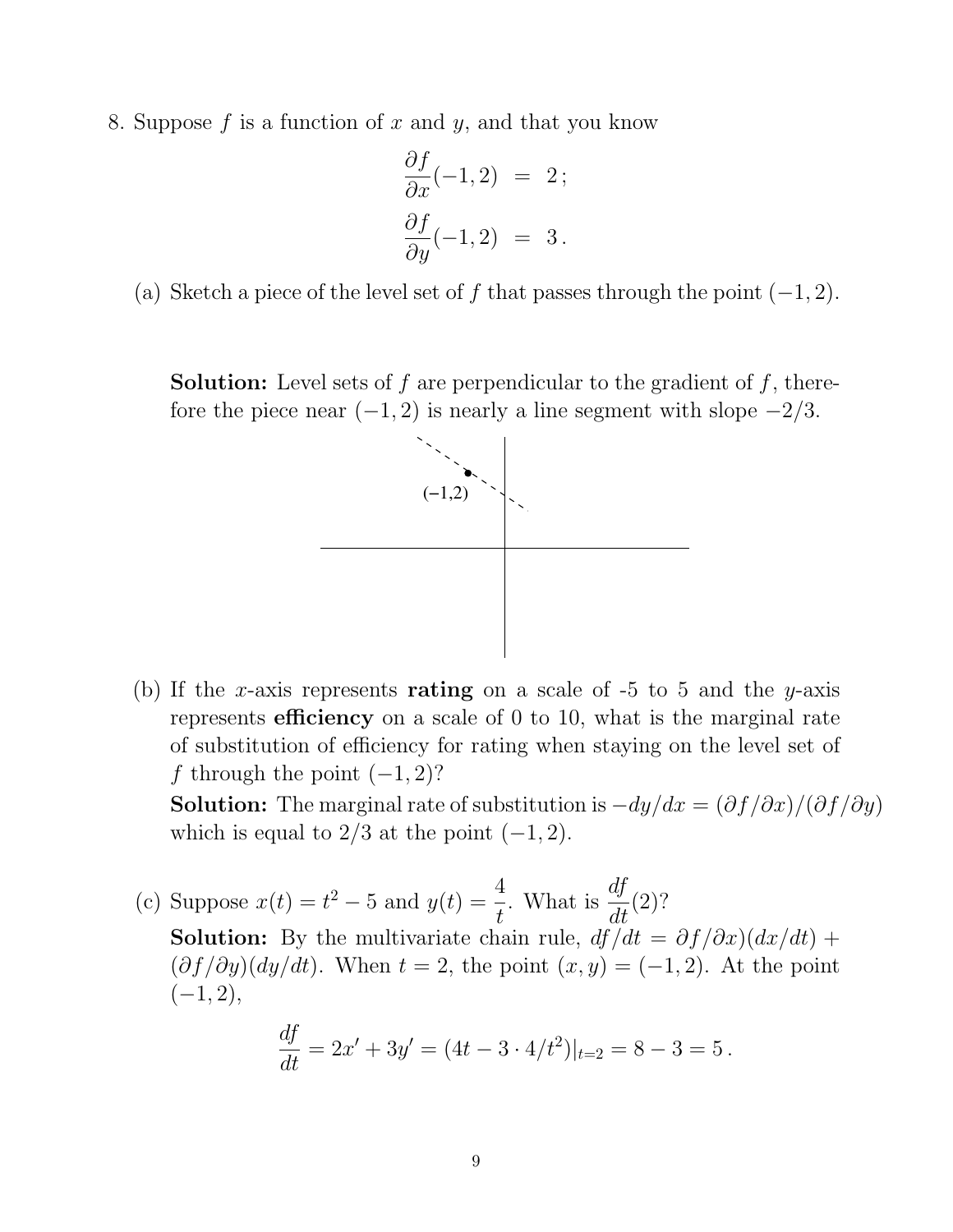- 9. In (a)–(c) find constants c and p such that  $f(x) \sim cx^p$  as  $x \to \infty$ .
	- (a)  $f(x) = x \cdot (3x^2 + 2x \ln(x) + 1)$ **Solution:**  $f(x) \sim 3x^3$  because both x ln x and 1 are much smaller than  $x^2$  as  $x \to \infty$ .

(b) 
$$
f(x) = \frac{\sqrt{e^{2x} + 1}}{xe^x}
$$
.  
\n**Solution:** Use the fact that  $1 \ll e^{2x}$  to see that  
\n
$$
f(x) \sim \sqrt{e^{2x}}/(xe^x) = x^{-1}.
$$

- (c) EXTRA CREDIT:  $f(x) = (x+1)^{1/3} x$ . **Solution:** Using the linearization near  $t = x$ , for the function  $t^{1/3}$ we see that  $(x + 1)^{1/3} \approx L(x + 1) = x^{1/3} + (1/3)x^{-2/3}$ . Therefore  $f(x) \approx (1/3)x^{-2/3}$  and the answer is  $c = 1/3, p = -2/3$ .
- (d) Does  $\int^{\infty}$ 1  $\sqrt{e^{2x}+1}$  $xe^{x}$  $dx$  converge or diverge? Please give a reason. **Solution:** By part (b),  $f(x) \sim x^{-1}$ , so the integral of  $f(x)$  converges if and only if the integral of  $x^{-1}$  converges. By the p-test,  $\int_b^{\infty} x^p dx$ converges if and only if  $p < -1$ , which fails when  $p = -1$ , hence the integral is divergent.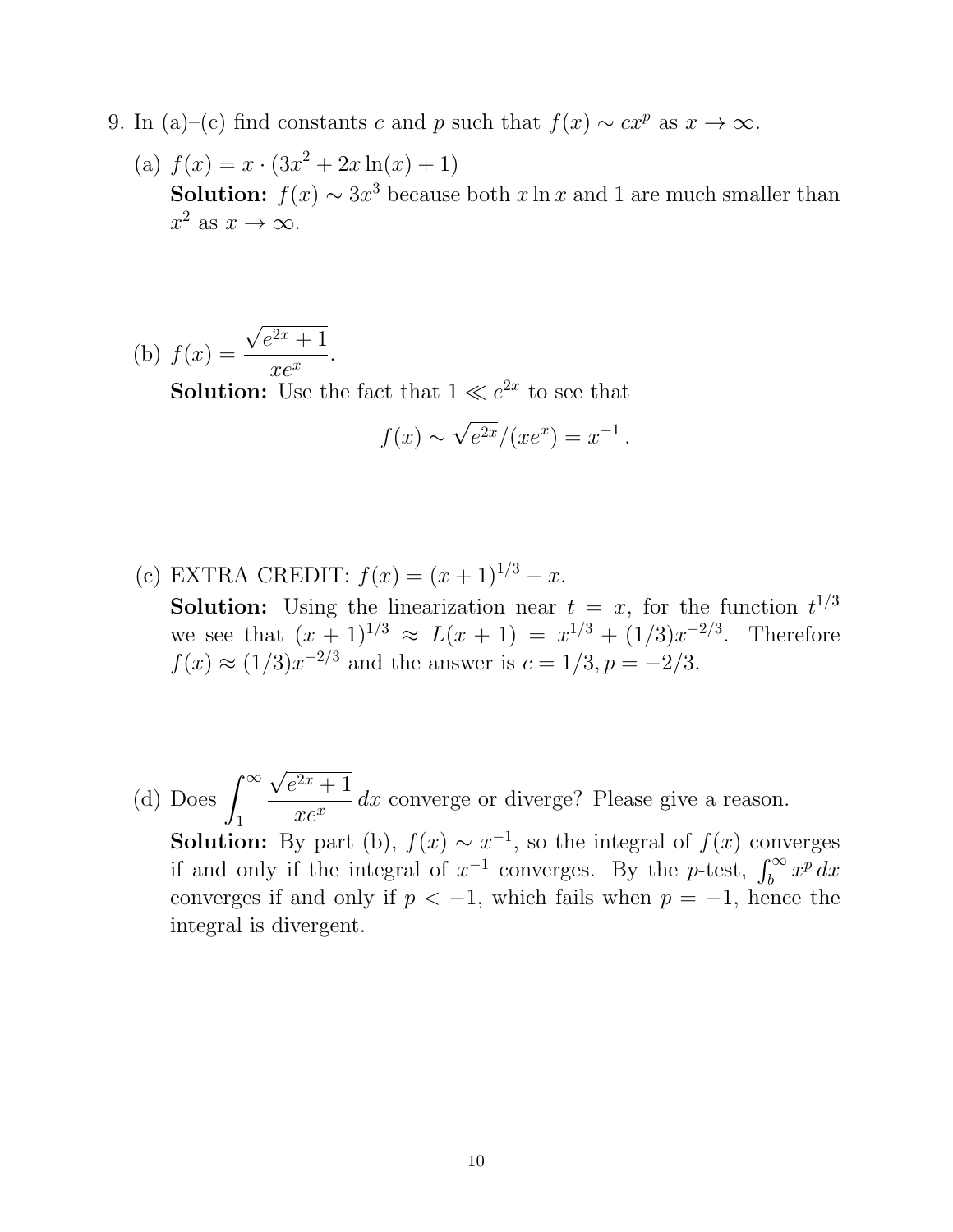- 10. Microsoft has 1 gigabuck to finance its new communication technology. It plans to spend x gigabucks for signal power, and to develop the product for y decades before charging for it, which will cost y gigabucks. The value of the product is estimated to be proportional to the square of the signal strength (signal strength is proportional to x), to  $e^{ky}$  (due to exponential growth of the market share during the free period) and to  $1 - x - y$  (cash remaining provides liquidity of the communication division).
	- (a) Write down a formula for the value V of this project. Explain all constants and variables other than  $x$  and  $y$  and give units where appropriate.

#### Solution:

$$
V = C(bx^2)e^{ky}(1 - x - y)
$$

where V is value in gigabucks, k is in units of inverse years, so  $e^{ky}$  is unitless, x and y are in gigabucks (y is decades times 1 gigabuck per decade), b has units of signal strength per square gigabuck, and C has units of inverse signal strength. Alternatively, you could combine b and C into one constant C' that has units of  $gb^{-2}$ .

(b) The choice of x and y that produces the greatest project value the function over what region R?

**Solution:** The region R for which the problem makes sense is  $x \geq$  $0, y \geq 0$  and  $x + y \leq 1$ .

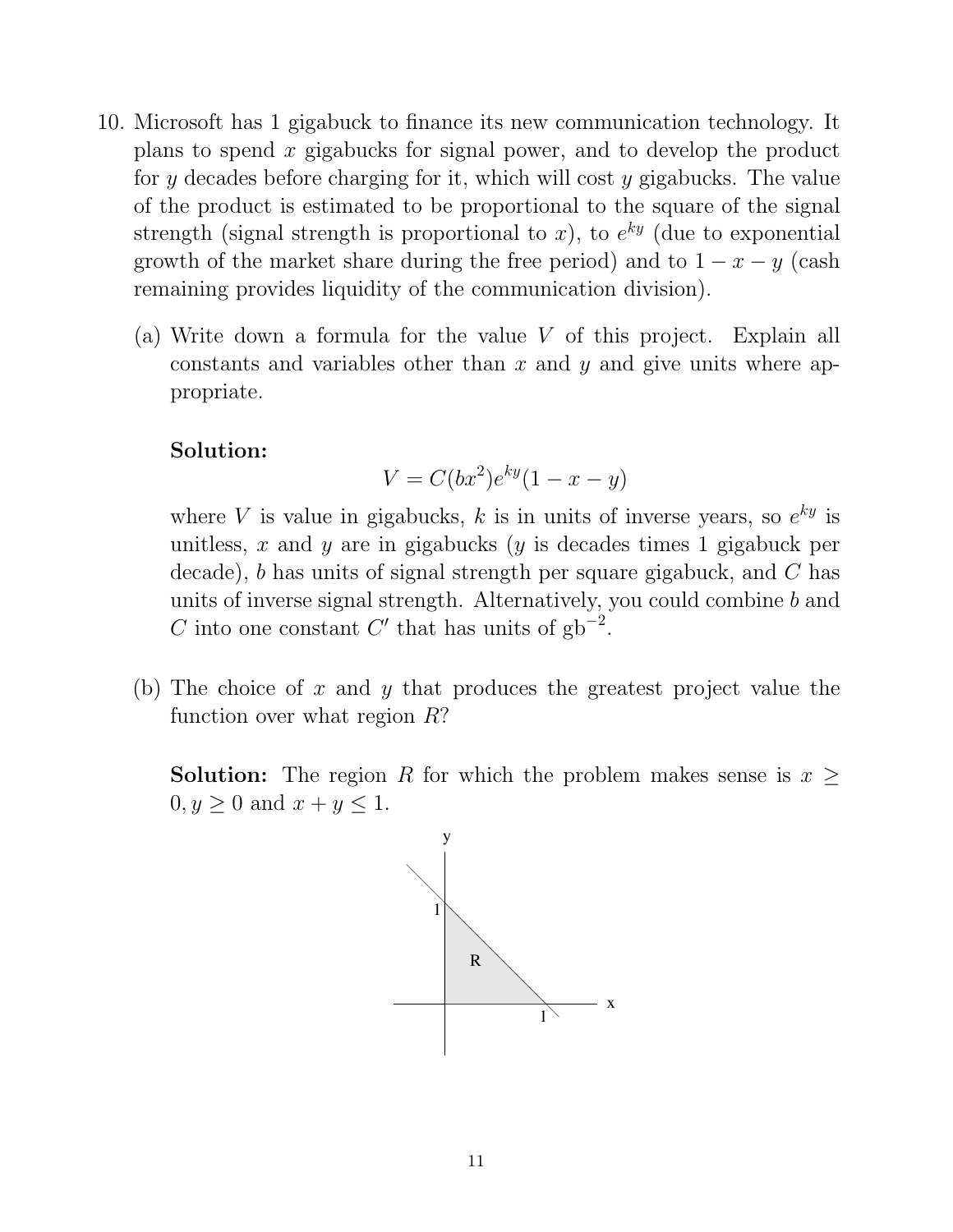(c) Solve the optimization problem when  $k = 4$ . Three quarters of the credit will be given if you set up the problem correctly. **Solution:** We can ignore the constant and maximize  $V_* = x^2 e^{ky} (1 - x$  $y$ ) over R. The maximum value could be interior to R or on one of the three boundary segments. At an interior maximum,  $\nabla R$  has tovanish, that is, both  $\partial V/\partial x$  and  $\partial V/\partial y$  have to be zero. We compute:

$$
\frac{\partial V_*}{\partial x} = e^{ky} (2x(1-x-y) - x^2)
$$

$$
\frac{\partial V_*}{\partial y} = e^{ky} x^2 (k(1-x-y) - 1).
$$

In the interior  $x$  is not zero. Setting both partial derivatives equal to zero, we may factor out  $x$  from both, leading to

$$
2 - 3x - 3y = 0
$$
  
(k-1) - kx - ky = 0.

When  $k = 4$ , the solution is  $x = 1/2, y = 1/4$ . This is a candidate for the maximum. The value here is  $(1/2)^2 e^1(1-1/2-1/4) = e/16 \approx$  $2.7/16 = 0.16875.$ 

The value is zero when x or  $1 - x - y$  is zero, therefore the only other candidates for maximum are along the x axis where  $y = 0$  and  $0 \le x \le$ 1. There,  $V = x^2(1-x)$  which has a maximum of  $4/27 \approx 0.148...$  at  $x = 2/3$ . The interior solution does better.

The solution is therefore  $V(1/2,1/4) = e/16$ .

(d) Solve the optimization problem when  $k = 2$ .

**Solution:** This time we have  $1-2x-2y=0$  instead of  $3-4x-4y=0$ , consequently the solution is  $x = 0, y = 1$ . This is not in the interior, therefore the maximum is on the boundary. We have already seen this has to be at  $(2/3, 0)$  where the value is  $4/27 \approx 0.148...$ 

The solution is therefore  $V(2/3,0) = 4/27$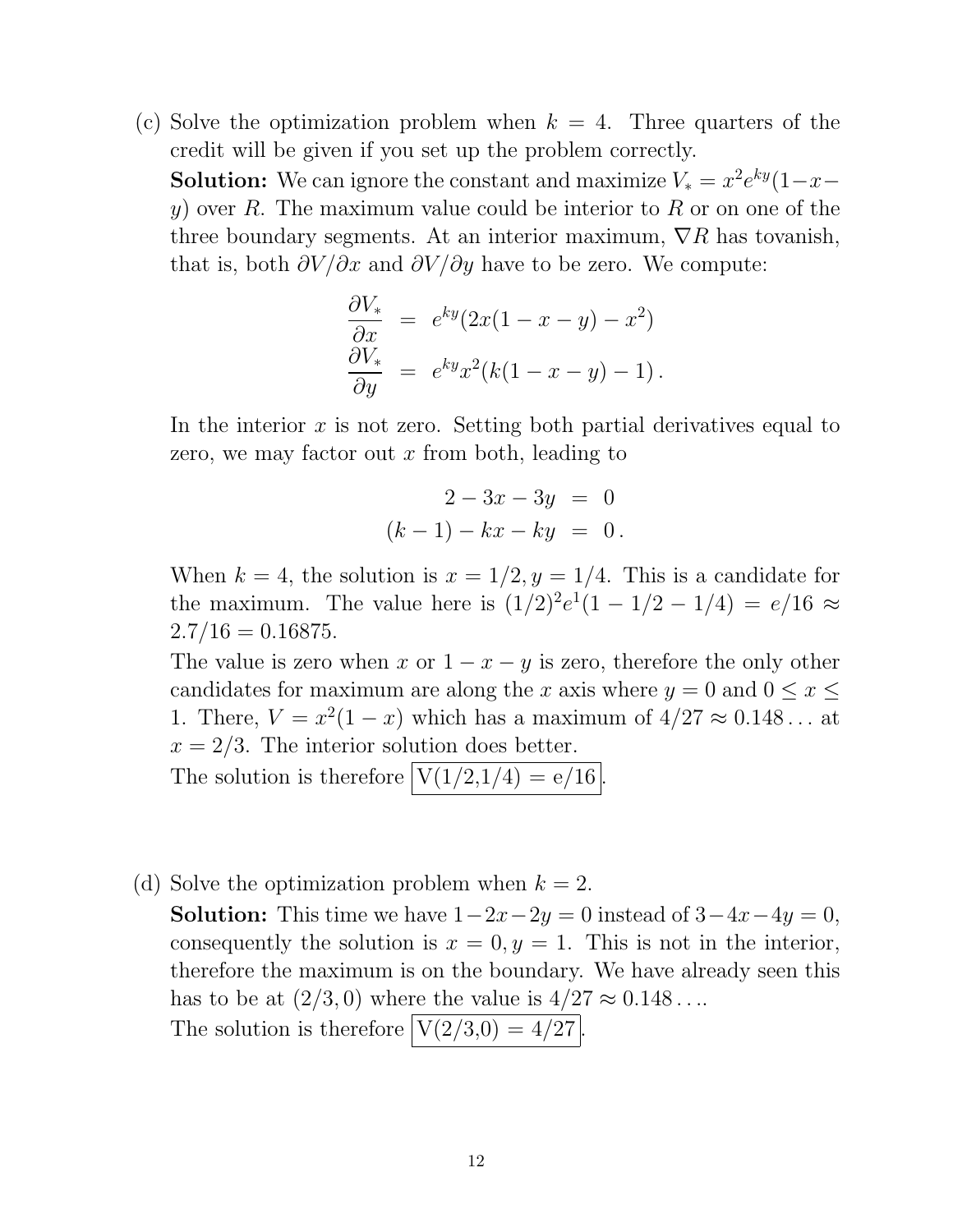# Logarithm Cheat Sheet

These values are accurate to within 1%:

$$
e \approx 2.7
$$
  
\n
$$
\ln(2) \approx 0.7
$$
  
\n
$$
\ln(10) \approx 2.3
$$
  
\n
$$
\log_{10}(2) \approx 0.3
$$
  
\n
$$
\log_{10}(3) \approx 0.48
$$

Some other useful quantities to with  $1\%$ :

$$
\pi \approx \frac{22}{7}
$$

$$
\sqrt{10} \approx \pi
$$

$$
\sqrt{2} \approx 1.4
$$

$$
\sqrt{1/2} \approx 0.7
$$

(ok so technically  $\sqrt{2}$  is about 1.005% greater than 1.4 and 0.7 is about 1.005% less than  $\sqrt{1/2}$ )